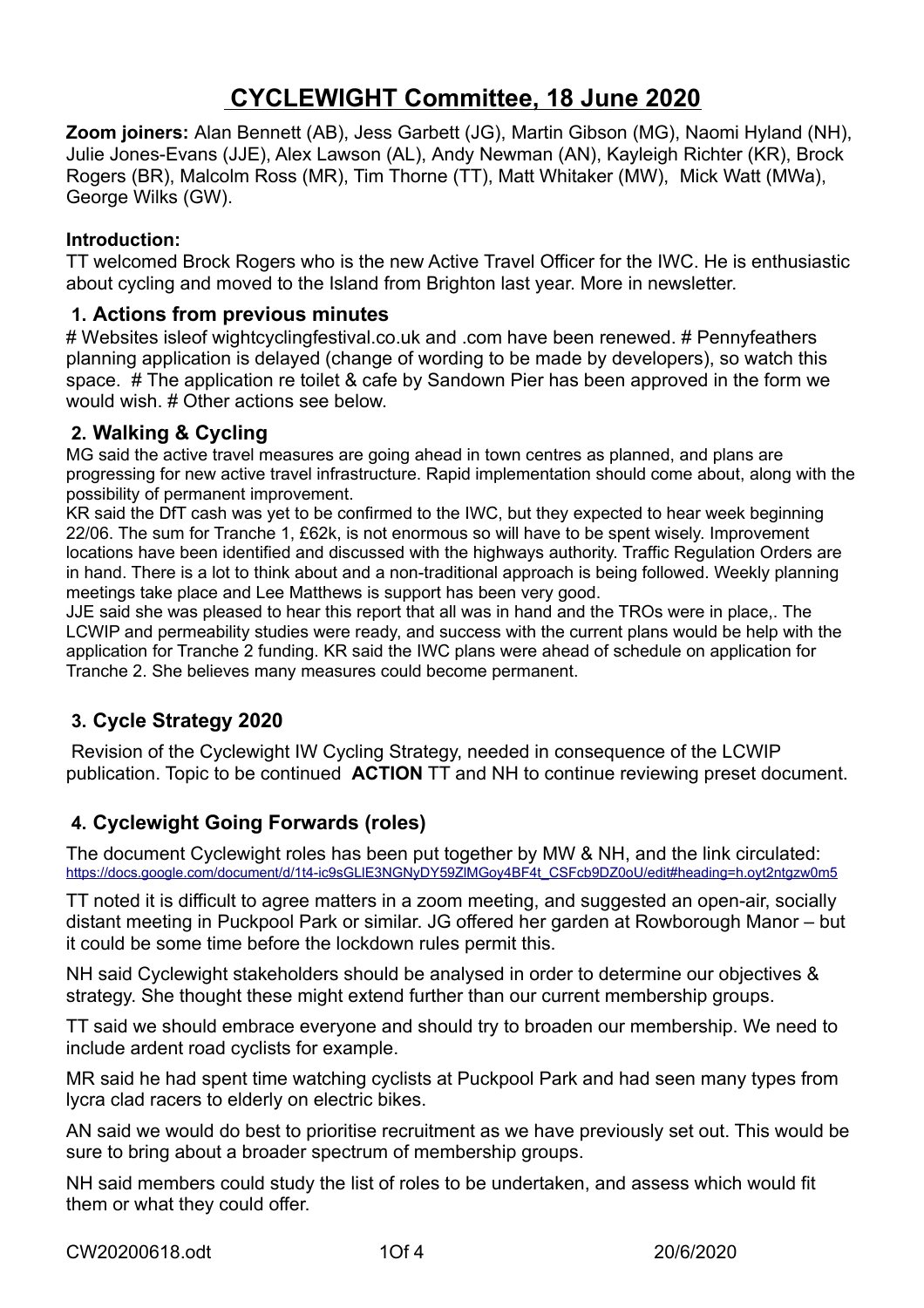A list of jobs as follows: This is would be for discussion

- **Chairman, Secretary, Treasurer**
- Campaigns manager- planning and development
- Campaigns manager- safety and education
- Expert in government and local policy on transport and planning matters that can support campaigns manager and comms manager
- Letter writer expert- to support campaigns managers and comms manager. It needs someone to proof read important documents/letters, suggest better phrasing etc
- Social media coordinator to both spread our message and reach, and also to identify trends/ideas/up to date information that should be shared with CW
- Events manager
- Membership secretary
- Comms manager (towards press & corporate) (yes I was thinking about this role too) including responsibility for Newsletter Linked to Soc media
- Area Reps
- **Recruitment**
- Graphic designer
- Webmaster

## **5. Posters & Cards**

Courtesy of \*\*\*Pink Eye Graphics\*\*\* 1000 postcards & 100 A4 pictures ready to go. TT will promote on Facebook & Twitter. We will put posters on Cycle tracks and aim to handout posters somewhere. KR is keen to have a mini bikers breakfast. **ACTION**

JJE asked for a Cyclewight banner for our Facebook pages. MR said what about adapting our logo – the typeface is obscure. The original was 1993. GW suggested asking Mat & Cat to change it. AN said we could ask Alan Rowe. Following discussion it was decided to leave this issue for now.

## **6. Web Site**

The website needs upgrading in terms of operation and content. AB has tried a new look which is at [www.cyclewight.org.uk/newcw/](http://www.cyclewight.org.uk/newcw/) Some examples were circulated by TT to look at. As a newcomer to the website BR agreed that simplification of the current site is needed.

AB says we use Website X5 for which we have paid £110 for the Pro version. Some dynamic modules can be added cheaply. These could allow amendments by committee members to be authorised. Using zoom share he showed how the display can be adjusted to suit the user's device, whether PC, tablet, or mobile. MG also shared websites which he helps with, running Wordpress software.

KR said that modern web sites have a simple approach with a call to action on the home page. MG added that the home page should include how to join as a permanent link and no more than three items in total. TT said there was agreement, and AB will take the trials forward. Also he will include links to the other web sites which were circulated by TT as examples of different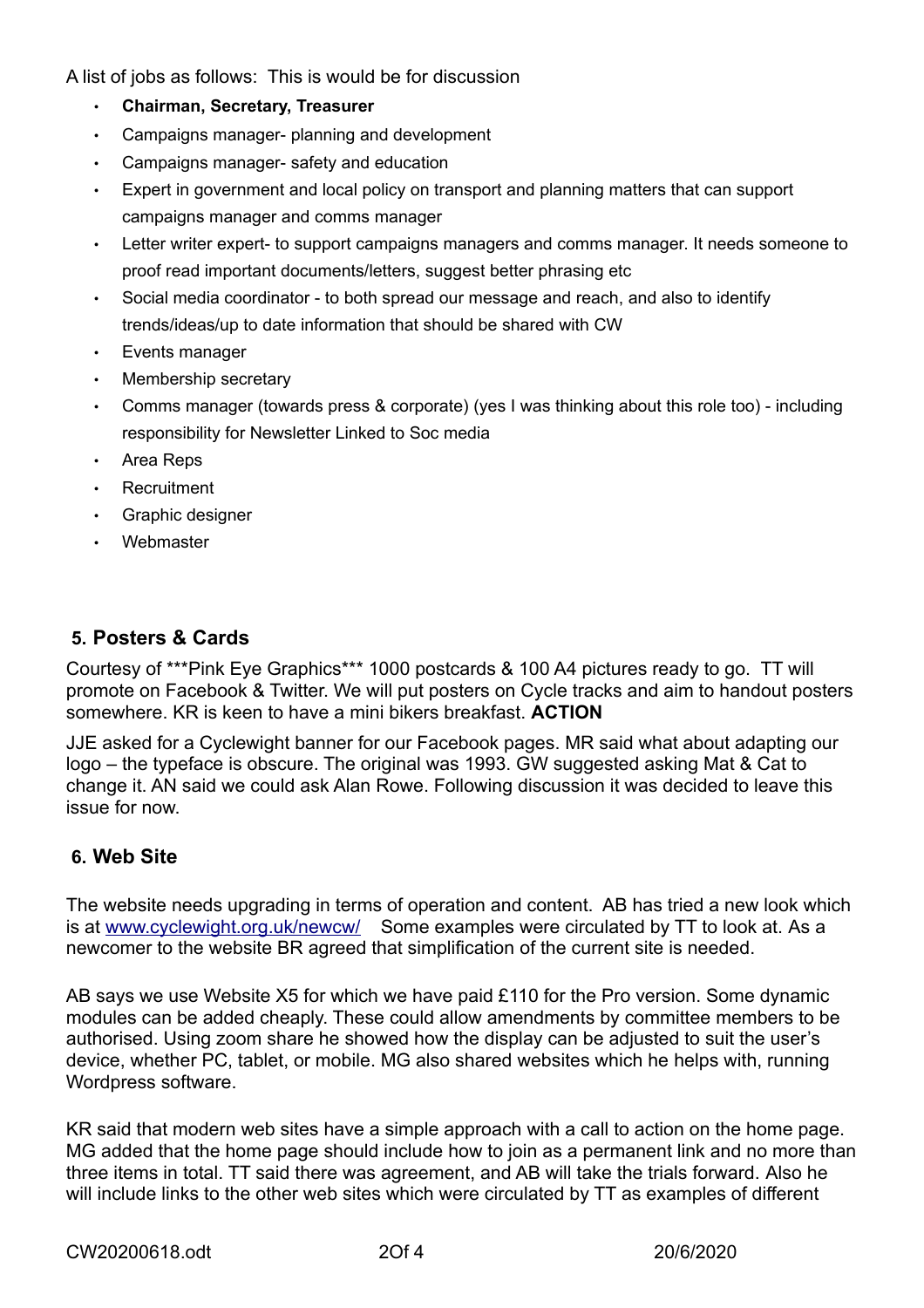## **7. Membership card**

Missed out because of shortage of time. As lockdown eases the committee need to make sure we have the businesses offering discount prepared. CW members need to know how to download their membership card.

## **8. Campaigning: Railway Ventnor / Newport**

There are proposals to extend the Isle of Wight rail line into Newport and on to Ventnor. The IW Bridleways Group is opposed, and has asked for our backing. AN, MG and AL said it will not happen. NH said we should voice our opposition in order to protect currently available walking & cycling routes. This is agreed.

TT asked JJE to try to find out who is tasked with looking at feasibility. **Action TT/JJE**

#### **9. Campaigning: Bicycle Boulevards**

TT had been contacted by Venetia Verey who wished to promote Bicycle Boulevards for safe cycling and for the tourism potential. Her ideas resembles the Green Lanes initiative which is successful in Jersey. At the suggestion of TT, VV contacted IWC councillors, and also contacted **Brock.** 

MG added that it should be quick, simple & cheap to add pinch points and speed limits to routes such as Burnthouse Lane.

#### **10. Campaigning: Pedalaid**

KR has overseen the PEDALAID app, which is an IWC initiative to promote cycling. The distance of 50,000 km has been logged on the IoW, and the cyclist who completed that total has been identified as Ray Hewet of Sandown. An award is to be made, which will take place at **Merstone at 3.30pm on Friday 26th June.** Councillors, including David Stewart will be there, and as many cyclists as possible are encouraged to attend. **ACTION ALL MEMBERS**

#### **11. Campaigning: Innovation Grant.**

Grants are available for schemes promoting cycling. WA suggests that Cyclewight to apply, and proposes a scheme handing out bells as a means of promoting cycling and some of the advocacy the group does. TT will look into the requirements for applications. These must be submitted by Monday 22 June. **ACTION TT/WA** 

**CW** submitted an application. Bicycle Bell Buddies.

## **12. AOB**

# MG said that the St Mary's Improvement roadworks diversion signs are placed on the cross Newport path. **ACTION TT**

# TT said that the bus lanes in St James Square have been subject to a repaint which has removed the cyclist symbol. TT has heard from cyclists who have been abused by vigilantes who now believe cyclists using the bus lane is illegal. MG said that PSRDG which are the applicable traffic sign regulations in fact do not permit the cyclist symbol therefore Island Roads had no choice but to apply these regulations.

# MW drew attention to the<https://www.widenmypath.com/isleofwight/>website, which presents a map where changes or improvements can be identified. Any individuals can do this, and can agree with suggestions made by others. Many more members need to use this opportunity. KR